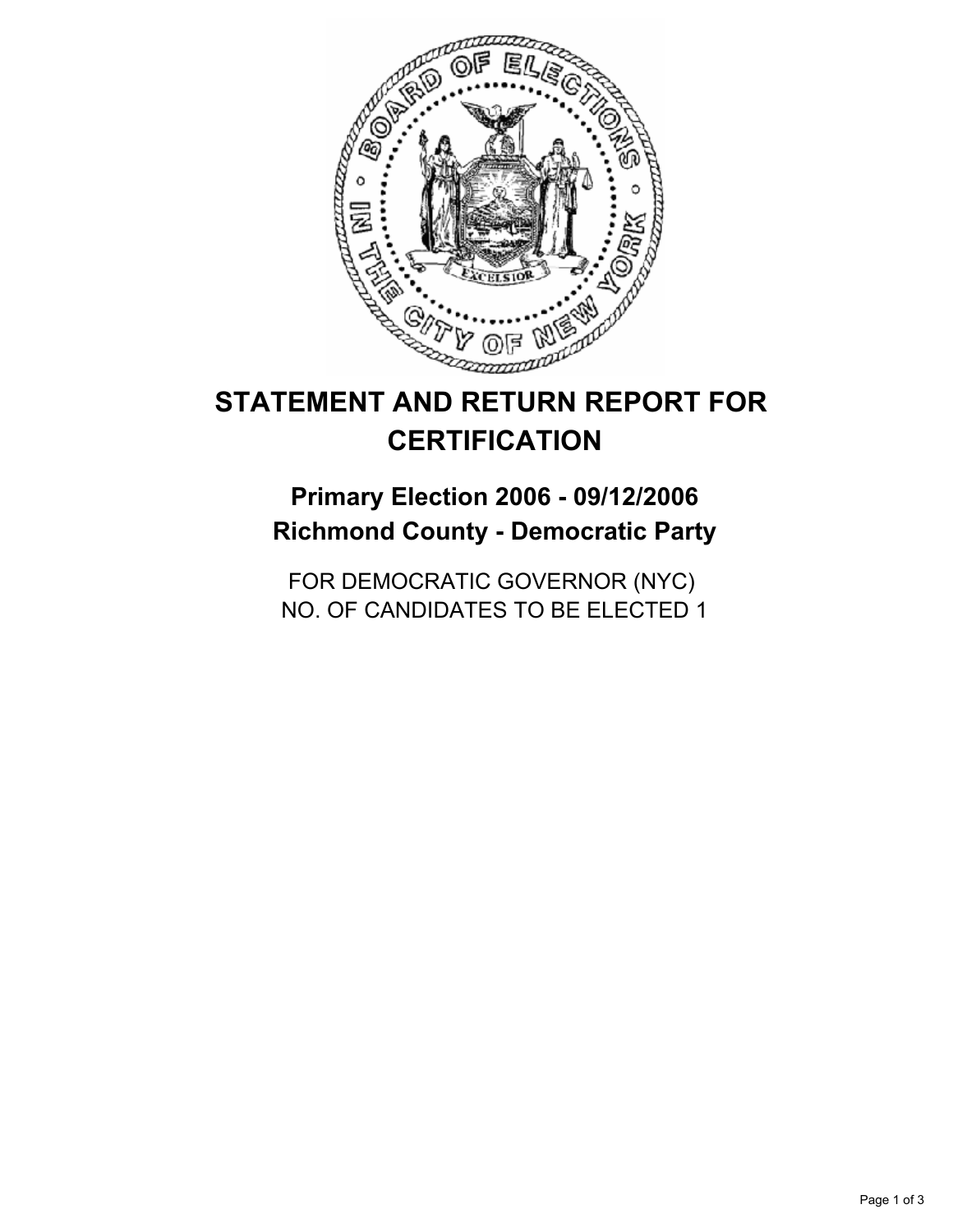

### **ASSEMBLY DISTRICT 60**

| <b>EMERGENCY</b>       |       |
|------------------------|-------|
| ABSENTEE/MILITARY      | 172   |
| AFFIDAVIT              | 17    |
| ELIOT SPITZER          | 1,276 |
| <b>THOMAS R SUOZZI</b> | 520   |
| <b>TOTAL VOTES</b>     | 1,796 |

#### **ASSEMBLY DISTRICT 61**

| <b>TOTAL VOTES</b>     | 4.242 |
|------------------------|-------|
| <b>THOMAS R SUOZZI</b> | 867   |
| <b>ELIOT SPITZER</b>   | 3,375 |
| AFFIDAVIT              | 55    |
| ABSENTEE/MILITARY      | 227   |
| <b>EMERGENCY</b>       | 4     |

#### **ASSEMBLY DISTRICT 62**

| <b>TOTAL VOTES</b>     | 2.177 |
|------------------------|-------|
| <b>THOMAS R SUOZZI</b> | 646   |
| <b>ELIOT SPITZER</b>   | 1,531 |
| AFFIDAVIT              | 15    |
| ABSENTEE/MILITARY      | 105   |
| <b>EMERGENCY</b>       | 2     |

#### **ASSEMBLY DISTRICT 63**

| ≘     |
|-------|
| 157   |
| 34    |
| 2,316 |
| 649   |
| 2,965 |
|       |